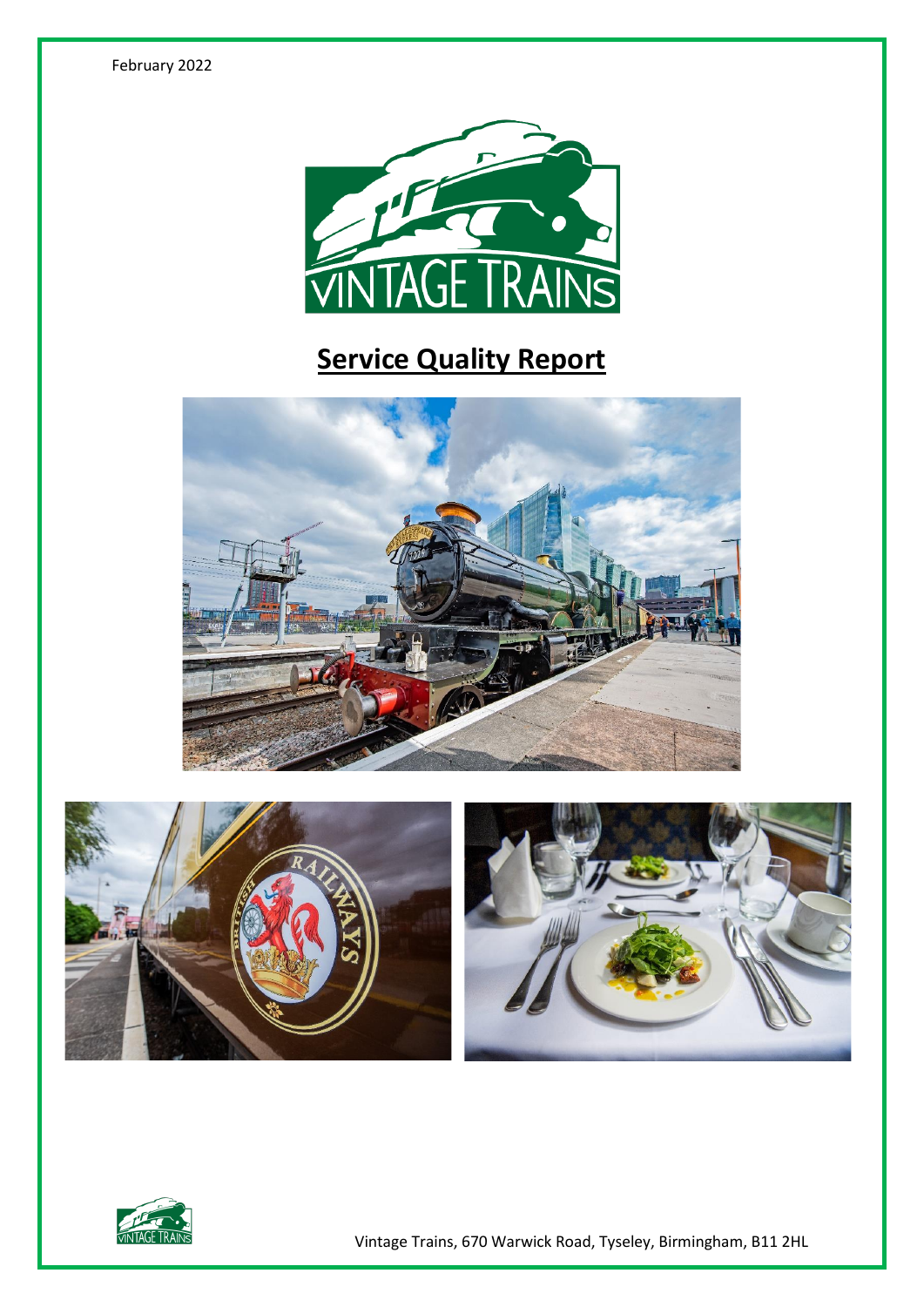## February 2022

#### **Information and Tickets**

We publish two tour brochures each year for our charter day out trains (Spring & Summer and Autumn & Winter). Full details and booking arrangements are included in our brochures and on our website. The latter is updated as required with any changes. Our brochure and frequent updates are mailed to our passenger list and to anyone else on request. We also issue press releases and advertise our tours regionally and on social media.



We operate a summer programme of our *Shakespeare* Express train which runs from Birmingham to Stratford upon Avon as a scheduled service. This is advertised and promoted within all the above media and locally in the West Midlands region through the travel trade. Subject to seats still being available on the day, this service offers a 'walk on' service in with no prebooking. Our restaurant car service is only available prebooked.

We also operate *The Polar Express Train Ride* in the period running up to Christmas. This is primarily promoted on social media, but also within all the above media.

Bookings are taken through our website, although telephone enquiry and booking is possible. Tickets are issued electronically automatically following a website booking, together with confirmation of reservation, any meals booked, and passenger assistance required. Updates are emailed as required and a final confirmation with a tour brochure is emailed a few days prior to travel.

On board our train, our passengers have the service of a Tour Manager and a steward in every carriage. Information is provided either over the train public address system or verbally to our passengers as circumstances require. We provide safety information, route details, and general information about our organisation, locomotives, carriages, interesting features viewable on our journey and attractions at our destination.

#### **Punctuality**

Our trains run to times devised by and agreed with Network Rail, our network infrastructure manager. Our charter trains are all individually timed and final timings may not be available until a few days before each trip. However, we strive to provide provisional timings from previous experience of trains run along the same or similar routes where this is possible and not misleading. The times for our *Shakespeare Express* service is in the working timetable and therefore available annually in advance, subject to minor modification by Network Rail in their bi-annual timetable reviews.



The national railway network and all train operators are subject to an operational performance regime with penalties being imposed for delays over three minutes. This incentivises punctuality which is also monitored by our train control systems and measured by the locomotive driver and train guard and every major station against pre-set times agreed with Network Rail. Therefore, any delays occurring are picked up quickly and, where possible,

remedial steps put in place to recover time lost or minimise delays.

Delays to trains can occur for many operational reasons, so we seek to build in some recovery time in our charter timing requests which allows our locomotives to make up time which, in most cases, is

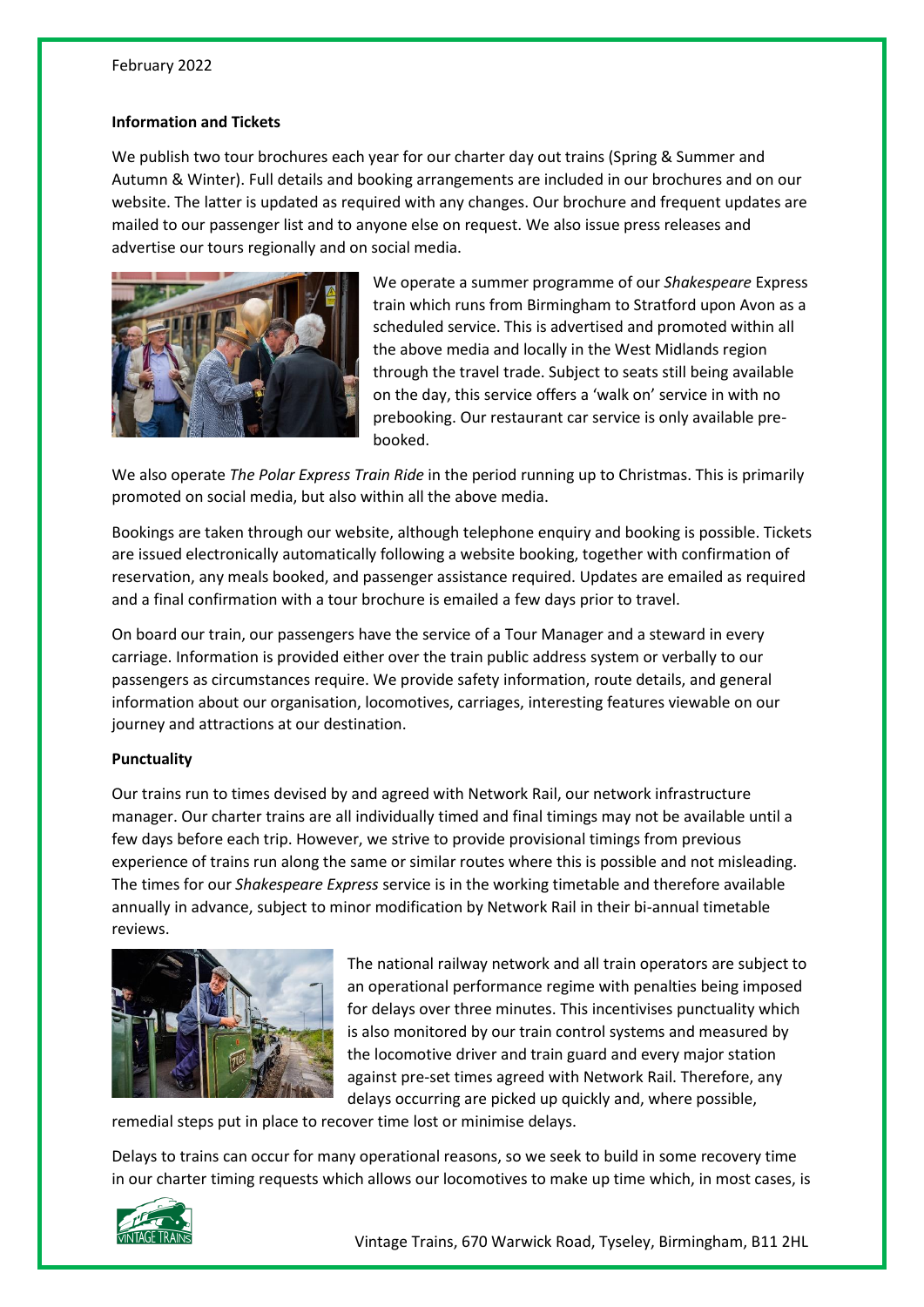# February 2022

sufficient. However, in the event of breakdown or severe delays for any reason, we keep our passengers fully informed as soon as we receive information from our network infrastructure manager.

In our tour information we recommend passengers arrive at their boarding station in good time before advertised departure and remind them that our train will depart at the advertised time and not wait. On our return journey, if we are running early, we may set down our passengers at their destination station earlier than advertised.

#### **Disruptions**

In life things do not always go to plan. Our trains are operated in conjunction with national train control authorities which monitor the progress of each train in real time and, in the event of delay or disruption, are able to offer us solutions or alternatives, including, if necessary, arrangements with other train operators or road transport companies to ensure passengers are returned to their original boarding points. In twenty years of operating many hundreds of trains, we have only been obliged to recourse to such steps twice, once due to third party locomotive failure and once due to poor fuel supply.

#### **Cancellation**

All bookings are subject to our terms & conditions which clearly set out passengers' cancellation rights and how we approach any changes in itinerary and locomotive traction.

In the event we are obliged to cancel a tour, we offer a full refund or, at the passenger's option, a credit note available for use on an alternative tour.

#### **Cleanliness**

An onboard cleaner will ensure all areas of the train are clean and maintained to a high standard. Pre and post train date cleaning of the stock takes place at our depot.

#### **Customer feedback and complaints procedure**

We will respond to customer's feedback either positive or negative in a timely manner. Feedback can be received in writing via post or email. We encourage feedback in real time so that we can seek to address any issue promptly. Our Tour Manager and train stewards are trained to assist on the spot.

We strive for continuous improvement and seek feedback through providing each passenger group with a feedback form. Please see below (by way of example) the feedback results per train operated in the last three months of 2021 below.

|                    | <b>HIGHLY</b>       | <b>SATISFACTORY</b> | <b>NOT</b>   | N/A |
|--------------------|---------------------|---------------------|--------------|-----|
|                    | <b>SATISFACTORY</b> |                     | SATISFACTORY |     |
| <b>CLEANLINESS</b> | 82%                 | 18%                 |              |     |
|                    |                     |                     |              |     |
| <b>CATERING</b>    | 68%                 | 22%                 | 5%           | 5%  |
|                    |                     |                     |              |     |
| ONBOARD            | 80%                 | 15%                 | 5%           |     |
| <b>SERVICE</b>     |                     |                     |              |     |

#### **BRISTOLIAN 30TH OCTOBER 2021**

(54 forms completed)



Vintage Trains, 670 Warwick Road, Tyseley, Birmingham, B11 2HL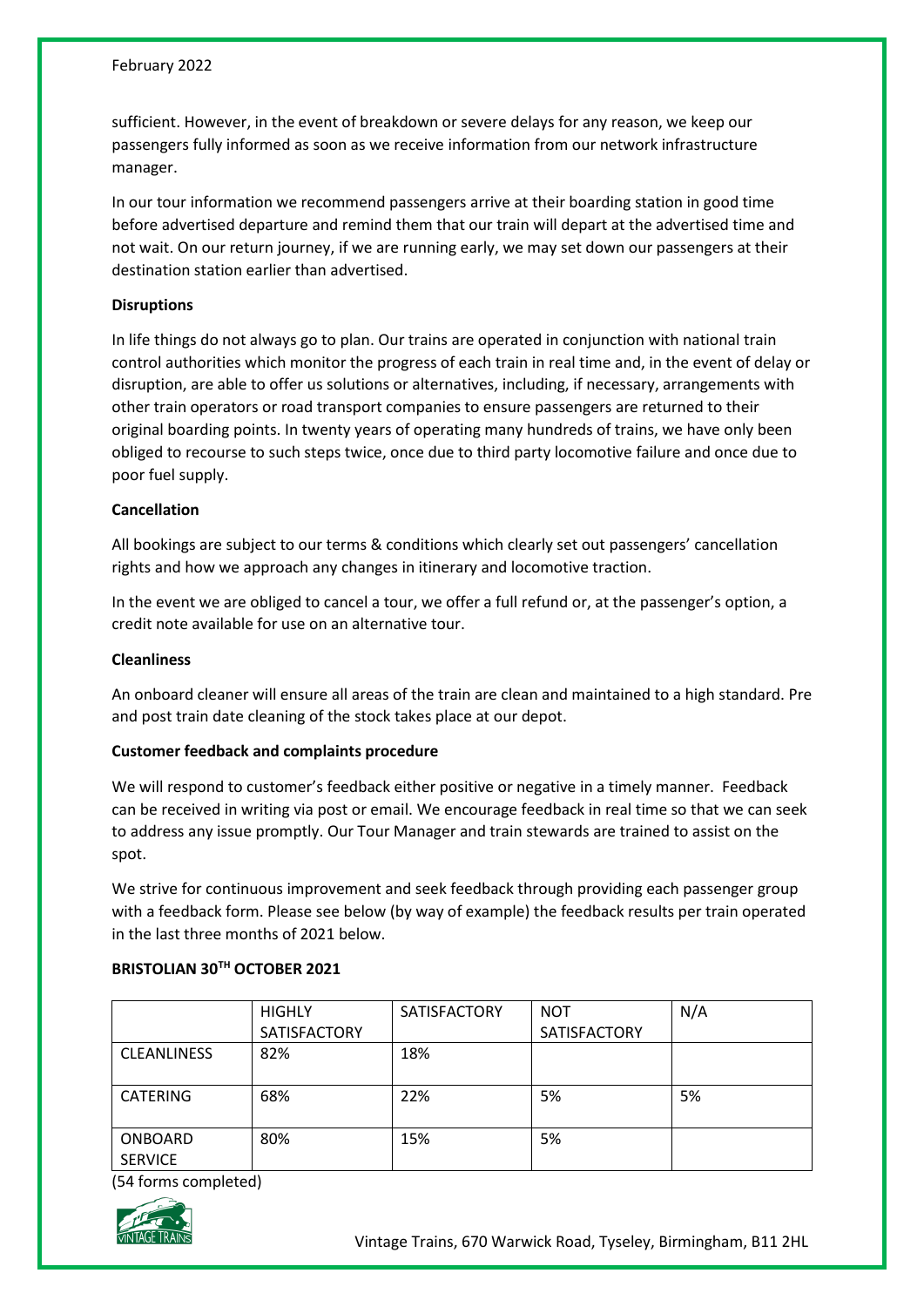# **WELSH MARCHES 13TH NOVEMBER 2021**

| <b>HIGHLY</b> | SATISFACTORY | <b>NOT</b>   | N/A |
|---------------|--------------|--------------|-----|
| SATISFACTORY  |              | SATISFACTORY |     |
| 78%           | 21%          | 1%           |     |
|               |              |              |     |
| 80%           | 15%          | 1%           | 4%  |
|               |              |              |     |
| 90%           | 8%           |              | 2%  |
|               |              |              |     |
|               |              |              |     |

(69 forms completed)

# **BATH 11TH DECEMBER 2021**

| <b>HIGHLY</b> | SATISFACTORY | <b>NOT</b>   | N/A |
|---------------|--------------|--------------|-----|
| SATISFACTORY  |              | SATISFACTORY |     |
| 79%           | 21%          |              |     |
|               |              |              |     |
| 50%           | 50%          |              |     |
|               |              |              |     |
| 93%           | 5%           | 2%           |     |
|               |              |              |     |
|               |              |              |     |

(24 forms completed)

# **YORK 15TH DECEMBER 2021**

|                    | <b>HIGHLY</b><br>SATISFACTORY | <b>SATISFACTORY</b> | <b>NOT</b><br>SATISFACTORY | N/A |
|--------------------|-------------------------------|---------------------|----------------------------|-----|
| <b>CLEANLINESS</b> | 87%                           | 12%                 | 1%                         |     |
|                    |                               |                     |                            |     |
| <b>CATERING</b>    | 56%                           | 32%                 | 2%                         | 10% |
|                    |                               |                     |                            |     |
| ONBOARD            | 91%                           | 4%                  | 4%                         | 1%  |
| <b>SERVICE</b>     |                               |                     |                            |     |

(46 forms completed)

# **YORK 18TH DECEMBER 2021**

|                           | <b>HIGHLY</b> | SATISFACTORY | <b>NOT</b>   | N/A |
|---------------------------|---------------|--------------|--------------|-----|
|                           | SATISFACTORY  |              | SATISFACTORY |     |
| <b>CLEANLINESS</b>        | 87%           | 13%          |              |     |
| <b>CATERING</b>           | 73%           | 25%          | 1%           | 1%  |
| ONBOARD<br><b>SERVICE</b> | 93%           | 7%           |              |     |

(68 forms completed)